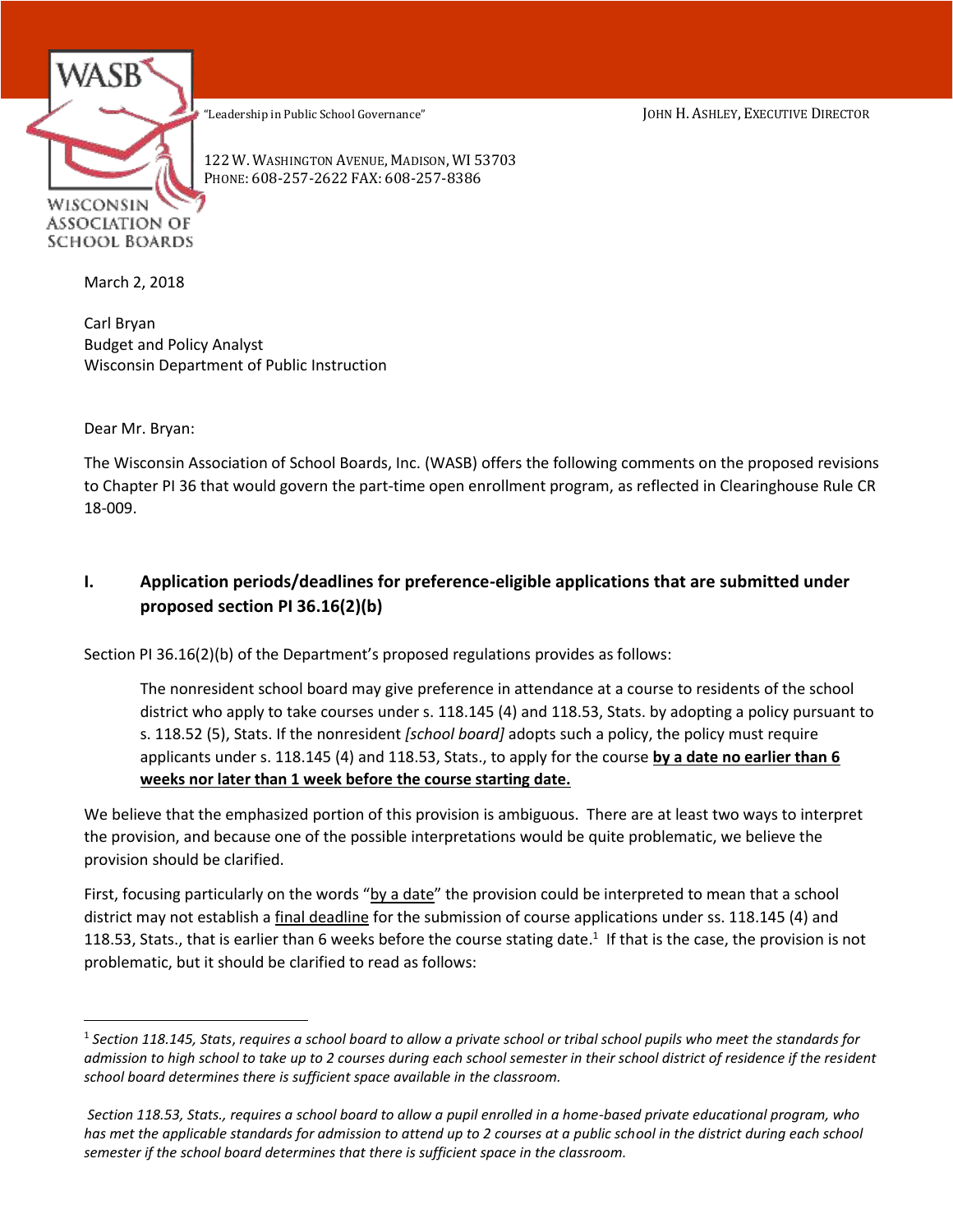*"… If the nonresident [school board] adopts such a policy, the policy must establish a final deadline for the submission of any preference-eligible applications under s. 118.145 (4) and 118.53, Stats., and such final deadline shall be no earlier than 6 weeks nor later than 1 week before the course starting date."*

Second, proposed section PI 36.16(2)(b) could instead be interpreted to establish a narrow, 5-week window for the submission of preference-eligible resident applications under ss. 118.145 (4) and 118.53, Stats. If that is the intent, we see the provision as problematic. The implications of such an interpretation would include the following:

- If a private school student who is a resident of the district came to the district office or mailed an application letter in May, June, or early July to express interest in taking a course that starts in the first week of September, the school district would have to refuse the attempted application (as opposed to, for example, simply accepting the application and waiting to process it at a later point).
- The school district would have to wait to notify all of their part-time open enrollment applicants of acceptance or rejection until the very last day permitted by statute.

We do not see any need to mandate a narrow, 5-week window for the proper submission of course applications by resident students under s. 118.145 (4) and 118.53. This is particularly true for a window that opens and closes so close to the course starting date.

More specifically, we can think of no reason to mandate a limited application period that begins only when the part-time open enrollment application deadline has passed. Why, for example, should a district be prohibited from receiving applications under s. 118.145 (4) and 118.53 prior to the 6th week before the course start date during the same period of time that the district would be receiving applications under s. 118.52?

Mandating a final, back-end deadline of no later than 1 week before the course starting date would have the undesirable consequence of making the school district wait to notify part-time open enrollment applicants until the last possible day allowed by law. In reality, most school districts would likely prefer to be able to give applicants more than just one week of notice (when possible), and some students and parents would likely prefer to know their status somewhat earlier than the last possible date allowed by law. (Many private schools, for example—because they are not subject to s. 118.045, Stats.—commence their school term in mid-August.) Yet, the language of the proposed rule could place the district in the position of having to wait until the last possible day, just in case any additional preference-eligible applications were received under ss. 118.145 (4) and/or 118.53. If there has to be a single, mandated application deadline by which a student must apply in order to receive the "resident" preference (and, to be clear, we do not think that there needs to be one), many school districts would likely prefer that it be the same date 6-weeks prior to the course starting date that applies to applicants under s. 118.52.

We believe that the creation of an artificially narrow application window so close to the course starting date would place burdens on and be disadvantageous to students, parents, and school administrators. As a possible alternative to proposed Section PI 36.16(2)(b), consider either the language previously proposed, above, or the following:

The nonresident school board may give preference in attendance at a course to residents of the school district who apply to take courses under s. 118.145 (4) and 118.53, Stats. by adopting a policy pursuant to s. 118.52 (5), Stats. If the nonresident school board adopts such a policy, the policy shall establish a specific application period or, at a minimum, a specific application deadline for applicants under s. 118.145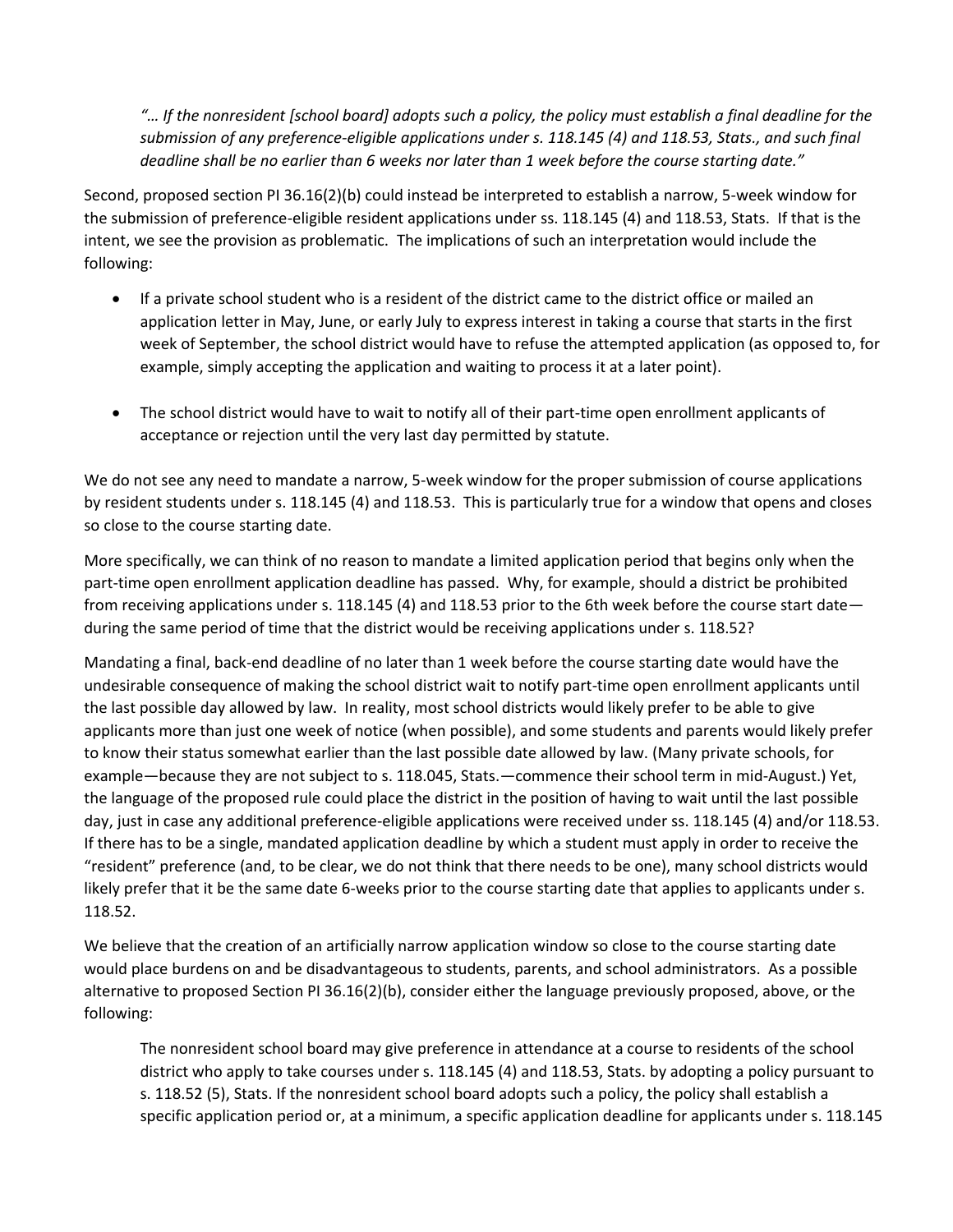(4) and 118.53, Stats., to apply for the course and receive the preference. *[The earliest date such applicants under s. 118.145 (4) and 118.53, Stats., may be permitted to apply for a course may be no earlier than the earliest date that a pupil is permitted to apply to take the same course under s. 118.52.<sup>2</sup> ]* Further, a school district may not rescind a notification of acceptance into a course that has been issued to an applicant under s. 118.52 based on receiving an application under s. 118.145 (4) or 118.53, Stats., after the date the notice of acceptance was issued to the applicant under s. 118.52.

## **II. Application period start-dates for submitting part-time open enrollment applications.**

Section 118.52 of the state statutes establishes a final deadline for the submission of a course application under the part-time open enrollment program, but neither the statute nor the proposed regulations speak to any *start date* for an application period. Having no defined front-end date for the submission of applications under s. 118.52 could create unnecessary administrative complications. A school district should not have to accept and manage part-time open enrollment applications that arrive many, many months before a course start date. So long as a school district establishes a specific start date for the application period in its written policy, it is reasonable for the regulations to expressly authorize such policy provisions.

We suggest that the rules should expressly authorize school districts to establish a start-date for the submission/receipt of part-time open enrollment applications, perhaps within certain defined parameters. For example, the rules could provide that any starting date for such an application period that is established within a school district policy or procedure shall be no later than the later of (1) the date that the course starting date is established; or (2) at least 12 weeks prior to the course starting date.<sup>3</sup> Such an approach would expressly allow school districts to open a reasonable application "window" that closes on the statutory deadline. Without such express authority, school districts do not have a definitive answer as to whether they have authority to establish a reasonable *start date* for an application period.

## **III. Equitable payments for full-time open enrollment students participating in part-time open enrollment.**

We note that the proposed rules (via the definition of "resident school district" in section PI 36.15(6)) accommodate the Department's view that full-time open enrollment students may also simultaneously participate in part-time open enrollment. This appears to include allowing a full-time open enrollment student to apply via part-time open enrollment to take classes in his/her actual resident school district. While we believe this position

 $\overline{a}$ 

<sup>&</sup>lt;sup>2</sup> The italicized sentence in the proposal above is likely unnecessary unless the department concludes there is some overriding equitable issue with establishing identical beginning points for the respective application periods. See also the discussion, below, of start-dates for the part-time open enrollment application period.

<sup>&</sup>lt;sup>3</sup> The 12 weeks is intended as an example and placeholder. The larger point is that, keeping in mind the statutory final deadline and the time period during which school districts can typically finalize course schedules for an upcoming semester or summer school period, the rules could probably establish a minimally-reasonable application window that school districts could choose to exceed if it is practical for them to do so.